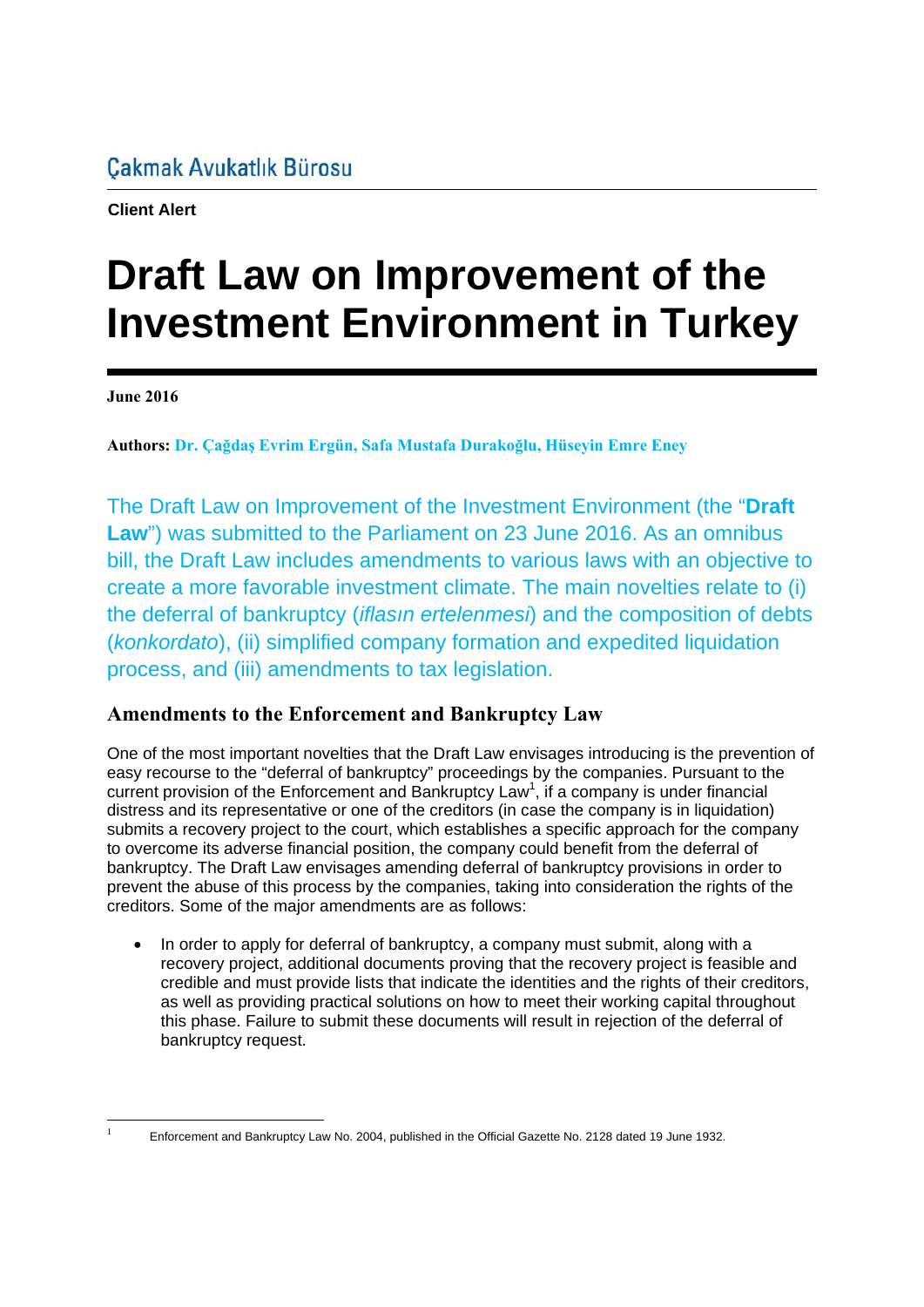- A company which has already benefited from the deferral of bankruptcy cannot reapply for one year starting from the expiry of the deferral period.
- Following the deferral of bankruptcy request, creditors are granted the right to oppose to the request after it has been published in the Trade Registry Gazette. However, such rejection needs to be raised within a period of two weeks and only in cases where the creditors allege that the conditions of deferral of bankruptcy are not met.
- In order to protect the assets of the company, the court is entitled to stop all ongoing enforcement proceedings which were initiated prior to the deferral request by an interim relief and prevent new enforcement proceedings, including proceedings which were initiated for the collection of public receivables. This interim decision can first be objected and then challenged before the intermediate court of appeal *(istinaf mahkemesi)*.
- Deferral of bankruptcy may be extended only for another year, as opposed to the current provision, which stipulates that the period could be extended to a total of four years after taking the legal administrator's reports into consideration.
- Deferral of the bankruptcy decision given by the commercial court can be first contested before the intermediate court of appeal within 10 days following the notification of the decision, or following the announcement for third parties. The decisions of the intermediate court of appeal can also be challenged before the High Court of Appeals in line with the same principles and time limitations.
- The Draft Law further envisages reforming the "composition" proceedings with creditors by amending the relevant provision in the Enforcement and Bankruptcy Law. One of the main reasons why requesting a composition with creditors has been unpopular among debtors was the short period of protection granted by courts, *i.e.* three months plus a maximum of two months of extension. This leaves debtors vulnerable to enforcement proceedings in cases where the validation proceedings *(tasdik yargılaması)* exceed this deadline. The Draft Law attempts to solve this issue and grants courts with the authority to stop ongoing enforcement proceedings and block new proceedings, so that the debtor is protected during the composition validation process.

## **Amendments to the Turkish Commercial Code**

- Under the Draft Law, it becomes possible to sign a signature declaration or articles of association before the trade registry rather than a notary public. The Draft Law further annuls the provision which introduced the document of "founders' declaration", a declaration given by the company's founders during the formation process. The amendments aim to reduce the company formation costs as it will no longer be necessary to visit a notary public for signature certification.
- The Draft Law moreover expedites the liquidation process of companies. Following the payment of its outstanding debt and the return of its share prices, a company in liquidation may distribute its remaining assets among the shareholders. The current form of Article 543(2) of the Turkish Commercial Code<sup>2</sup> stipulates that the remaining assets may only be distributed provided that one year has passed as of the third call to the

<sup>-</sup>2 Turkish Commercial Code No. 6102, published in the Official Gazette No. 27846 dated 14 February 2011.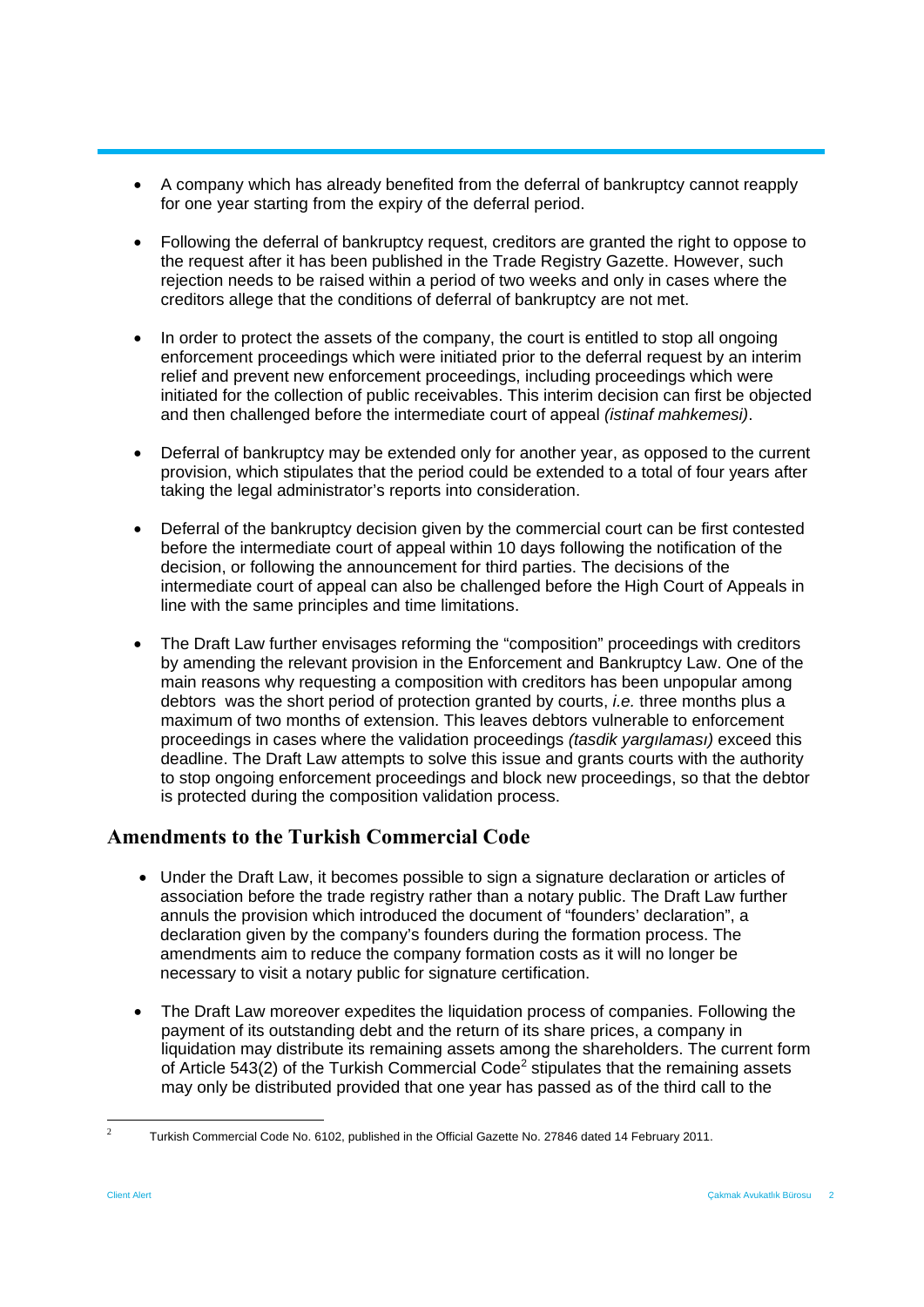creditors. The intended amendment foresees an alteration to such period of one year and shortens the prescribed waiting period to six months.

- The Draft Law further introduces a provisional article to the Turkish Commercial Code which provides for the *ex officio* deletion of the trade registry record of a company whose liquidation has been ordered by the Ministry of Customs and Trade prior to effective date of the provisional article, but whose liquidation procedure has not yet been completed. Accordingly, after the entry into force of the amendment, such companies will be identified by the trade registry and published in the commercial registry gazette in order to allow creditors to apply within two months as of the date of such publication to continue the liquidation procedure. The company's trade registry record will be *ex officio* removed within one month following the expiry of the application period for creditors.
- In relation to checks, the Draft Law introduces a barcode system, which provides check holders with various information regarding the check issuers and requires that banks will not provide to the check account owners check pages without a barcode after 31 December 2016. The Draft Law also makes certain amendments in the Check Law<sup>3</sup> regarding the obligation of the beneficiary to register the check and the bank's liability for payment.

## **Amendments to Tax Legislation**

The Draft Law also includes various amendments to the tax legislation on a wide range of issues, including exemptions from stamp taxes and fees and tax amnesty regarding transfer of off-shore assets. Main novelties include:

- certain stamp tax exceptions and favorable applications to reduce the stamp tax costs on some transactions and investments;
- exemption from real estate tax for the lands assigned to the investors or acquired by the investors during the investment incentive certificate period;
- VAT exemption of interest payments over the bonds; and
- tax amnesty provisions for the overseas assets under certain conditions.

Please see in the **Annex** hereto a Client Alert prepared by Hakan Eraslan, tax counsel, for details of such amendments to the tax legislation.

Çakmak Avukatlık Bürosu Piyade Sokak, No. 18 C Blok, Kat: 3, 06550 Çankaya, Ankara - Turkey

**T** +90 312 442 4680

This information is provided for your convenience and does not constitute legal advice. It is prepared for the general information of our clients and other interested persons. This should not be acted upon in any specific situation without appropriate legal advice and it may include links to websites other than the website. Çakmak Avukatlık Bürosu has no responsibility for any websites other than its own and does not endorse the information, content, presentation or accuracy, or make any warranty, express or implied, regarding any other website. This information is protected by copyright and may not be reproduced or translated without the prior written permission of Çakmak Avukatlık Bürosu.

-

<sup>3</sup> Law of Checks No. 5941, published in the Official Gazette No. 27438 dated 20 December 2009.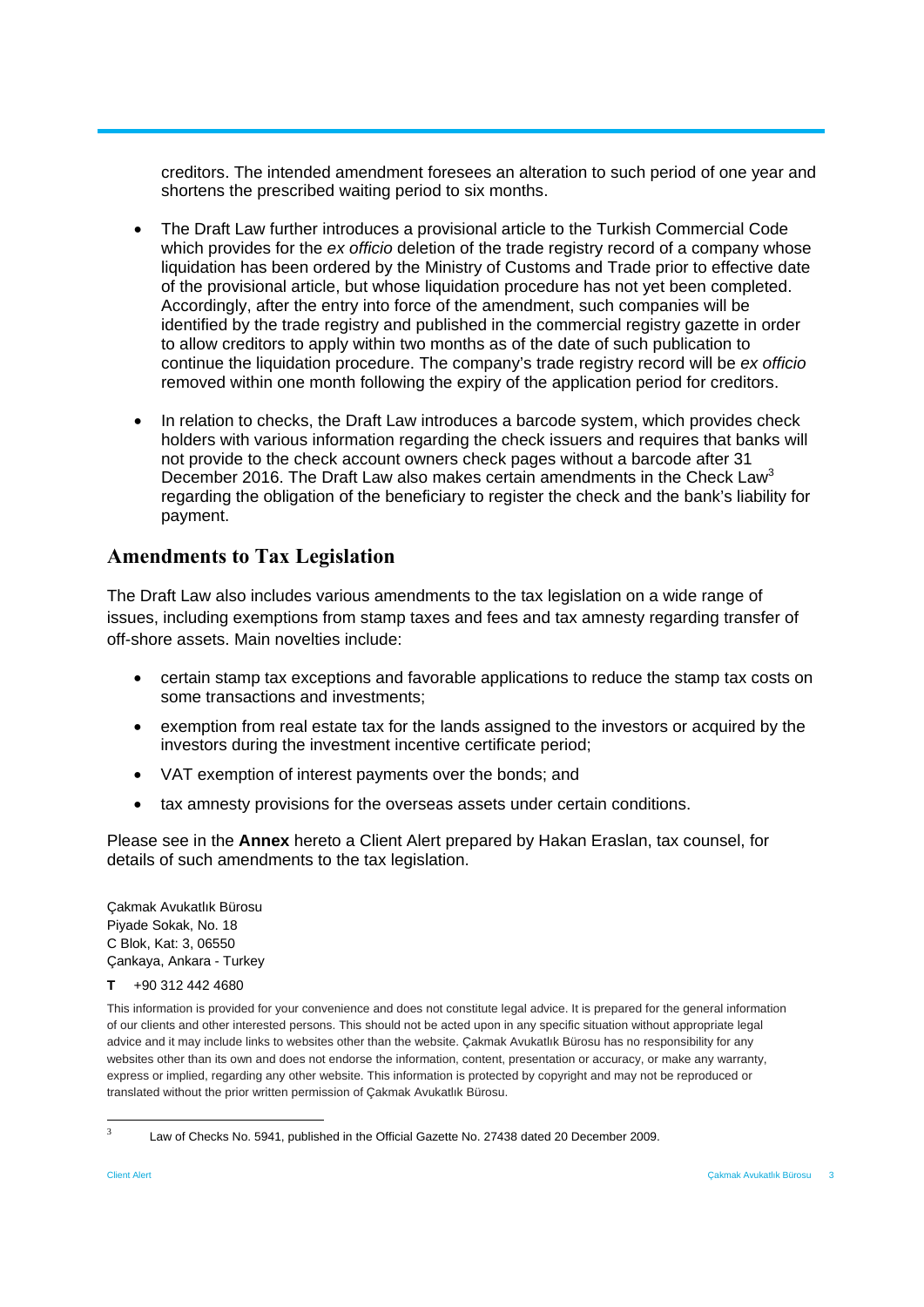**Client Alert** | Tax

# **Turkish Tax Bill Regarding Improvement of the Investment Environment**

**June 2016** 

## **Author: Hakan Eraslan**

The Council of Ministers passed a new omnibus bill for consideration by Parliament on June 23, 2016. The aim of the bill is to increase the efficiency and feasibility of the 10th State Development Plan. In order to achieve this aim, changes are made in tax laws and in other laws. The bill mainly targets improvement of the investment environment and reduction of transactional costs, application of unique R&D incentives, removal of different tax applications among financial institutions, promotion of Islamic finance instruments, incentivization of international investments, directing savings to more productive areas through tax legislation, increased predictability of taxation and reduction of compliance costs. The bill also covers tax amnesty provisions regarding off record overseas assets.

The omnibus bill makes changes in many tax laws and in many other areas. While several changes have been made to the tax legislation, only a selection of major changes is presented below.

## **Stamp Tax Exemptions and Favourable Applications**

Stamp taxes are considered a major transactional cost for the investment environment and it is often argued that stamp taxes are a barrier to freedom of written contracts. The bill anticipates some stamp tax exceptions and favourable applications to reduce stamp tax costs on certain transactions and investments. The main changes are:

Currently stamp tax is applied on each original copy of documents executed separately. However the bill anticipates application of stamp tax on only one original copy and therefore removes the tax burden on multiple original copies.

Monetary amounts in the penalty clauses included in the agreements will not be subject to stamp tax unless executed as a stand-alone agreement.

A future increase in the agreement value of a contract, of which stamp tax had been paid at the ceiling amount, will not be subject to stamp tax.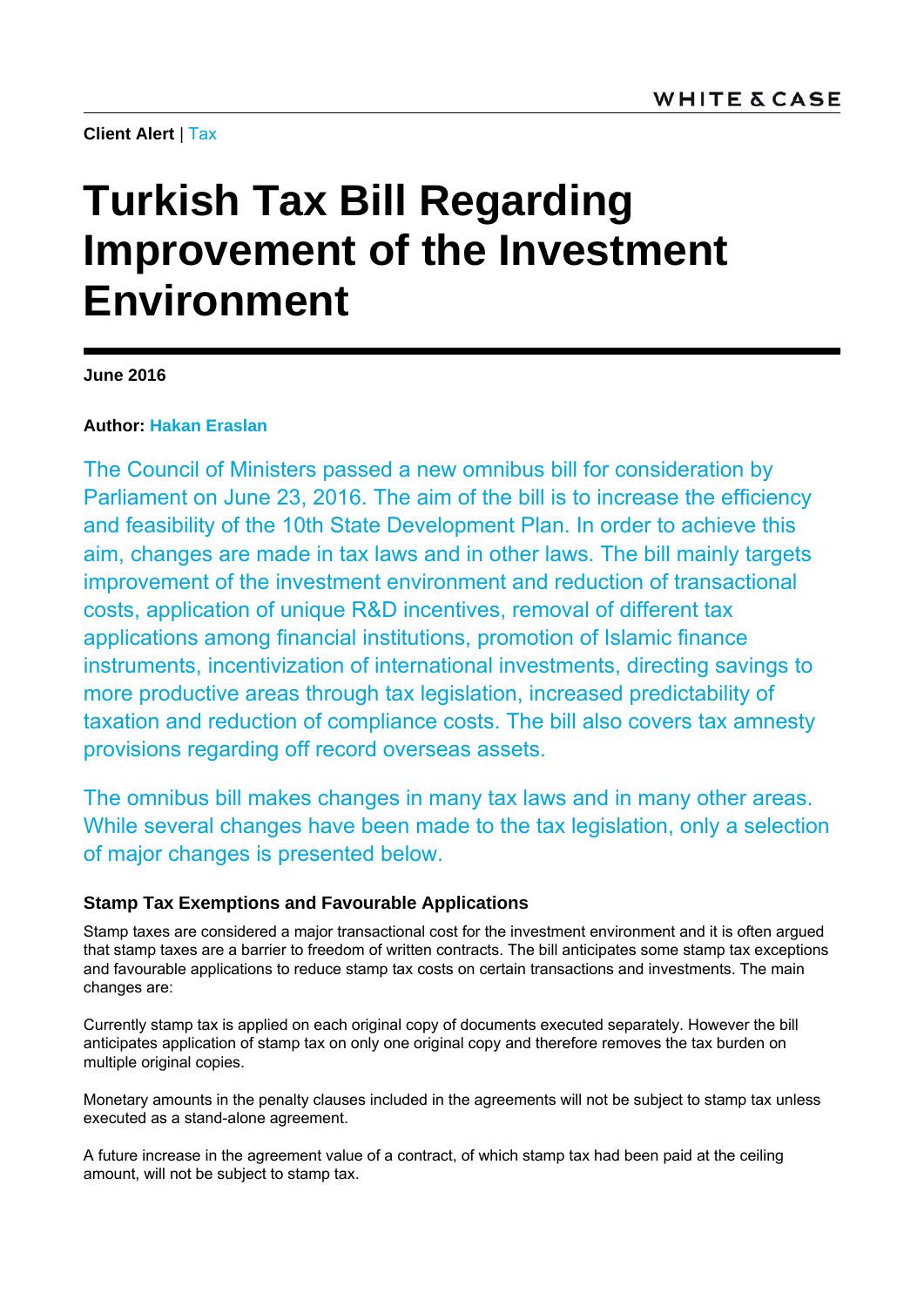Stamp tax exemptions on documents executed in relation to exportation, the transit trade inward processing regime and other foreign currency gain related transactions including in the national defense industry, BOT projects and PPP projects have been re-regulated favorably.

Documents relating to mid and advance level technology productions will be exempt from stamp tax.

Stamp tax exception has been introduced for the transfer of capital corporation shares including joint stock companies *(Anonim Şirket)* and limited liability companies *(Limited Şirket).*

The stamp tax exemption available for derivative agreements made between banks or to which a bank is a party or which are made through a bank will also be available for the financial intermediary institutions.

Exemptions regarding loan transfers by banks have been clarified.

Stamp tax exception has been introduced for leasing, transfer and management of underlying assets of leasing certificates.

#### **Fees Exemptions and Favourable Applications**

Some exceptions and similar favourable regulations have also been introduced with respect to statutory fees *(harçlar).* The major changes anticipated for fees are mentioned below:

Proportional fees will be applied on only one original copy of documents.

Renewal of notarized notes, agreements and other documents will be subject to notary fees on the increased amount.

Transfer of immovable assets to the leaseholder at the end of the leasing period, within the context of the Financial Leasing, Factoring and Financing Company Law, will be exempt from the land registry fee.

Transfer of capital corporation shares including joint stock companies *(Anonim Şirket)* and limited liability companies *(Limited Şirket)* will be exempt from fees.

Transactions within the context of investment incentive certificates will be exempt from fees.

Transactions relating to mid and advance level technology productions will be exempt from fees.

Fee exceptions are regulated for leasing, transfer and management of underlying assets of leasing certificates.

Fee exceptions regarding export, transit trade and other foreign currency gains transactions including in the national defense industry, BOT projects and transportation have been regulated favorably.

Fees will no longer be applied to arbitration cases.

Mortgage fees will be applied as 50% for mortgages between merchants.

#### **Investors Will Be Exempted from Real Estate Tax**

Land assigned to investors or acquired by investors will be exempt from real estate tax during the investment incentive certificate period and buildings constructed under an investment incentive certificate will be temporarily exempt from real estate tax for 5 years following the year end of the year in which the building is completed.

Buildings which will be under an investment incentive certificate will be exempt from building fees collected by municipalities.